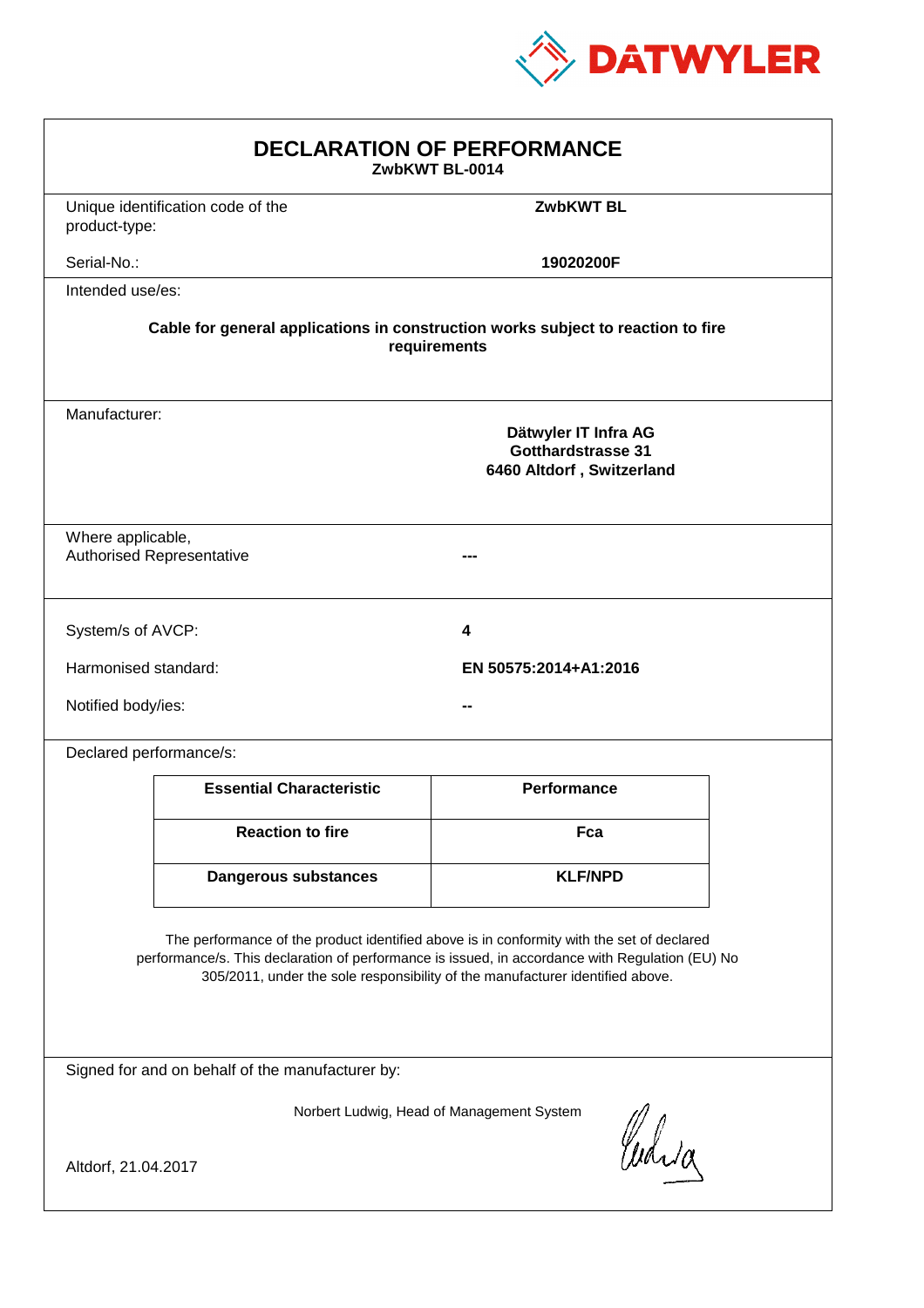

| LEISTUNGSERKLÄRUNG<br>ZwbKWT BL-0014                                                                                                                                                                                                                       |                                             |                                                                                |  |  |
|------------------------------------------------------------------------------------------------------------------------------------------------------------------------------------------------------------------------------------------------------------|---------------------------------------------|--------------------------------------------------------------------------------|--|--|
|                                                                                                                                                                                                                                                            | Eindeutiger Kenncode des Produkttyps:       | <b>ZwbKWT BL</b>                                                               |  |  |
| Serien-Nr.:                                                                                                                                                                                                                                                |                                             | 19020200F                                                                      |  |  |
| Verwendungszweck(e):                                                                                                                                                                                                                                       |                                             |                                                                                |  |  |
| Kabel/Leitung für allgemeine Anwendungen in Bauwerken in Bezug auf die<br>Anforderungen an das Brandverhalten                                                                                                                                              |                                             |                                                                                |  |  |
| Hersteller:                                                                                                                                                                                                                                                |                                             | Dätwyler IT Infra AG<br><b>Gotthardstrasse 31</b><br>6460 Altdorf, Switzerland |  |  |
|                                                                                                                                                                                                                                                            | Wo anwendbar, Bevollmächtigter:             |                                                                                |  |  |
| Leistungsbeständigkeit:                                                                                                                                                                                                                                    | System(e) zur Bewertung und Überprüfung der | 4                                                                              |  |  |
| Harmonisierte Norm:                                                                                                                                                                                                                                        |                                             | EN 50575:2014+A1:2016                                                          |  |  |
| Notifizierte Stelle(n):                                                                                                                                                                                                                                    |                                             |                                                                                |  |  |
| Erklärte Leistung(en):                                                                                                                                                                                                                                     |                                             |                                                                                |  |  |
|                                                                                                                                                                                                                                                            | <b>Wesentliche Merkmale</b>                 | Leistung                                                                       |  |  |
|                                                                                                                                                                                                                                                            | <b>Brandverhalten</b>                       | Fca                                                                            |  |  |
|                                                                                                                                                                                                                                                            | Gefährliche Stoffe                          | <b>KLF/NPD</b>                                                                 |  |  |
| Die Leistung des vorstehenden Produkts entspricht der erklärten Leistung/den erklärten<br>Leistungen. Für die Erstellung der Leistungserklärung im Einklang mit der Verordnung (EU) Nr.<br>305/2011 ist allein der obengenannte Hersteller verantwortlich. |                                             |                                                                                |  |  |
| Unterzeichnet für den Hersteller und im Namen des Herstellers von:                                                                                                                                                                                         |                                             |                                                                                |  |  |
| Norbert Ludwig, Head of Management System<br>Curia<br>Altdorf, 21.04.2017                                                                                                                                                                                  |                                             |                                                                                |  |  |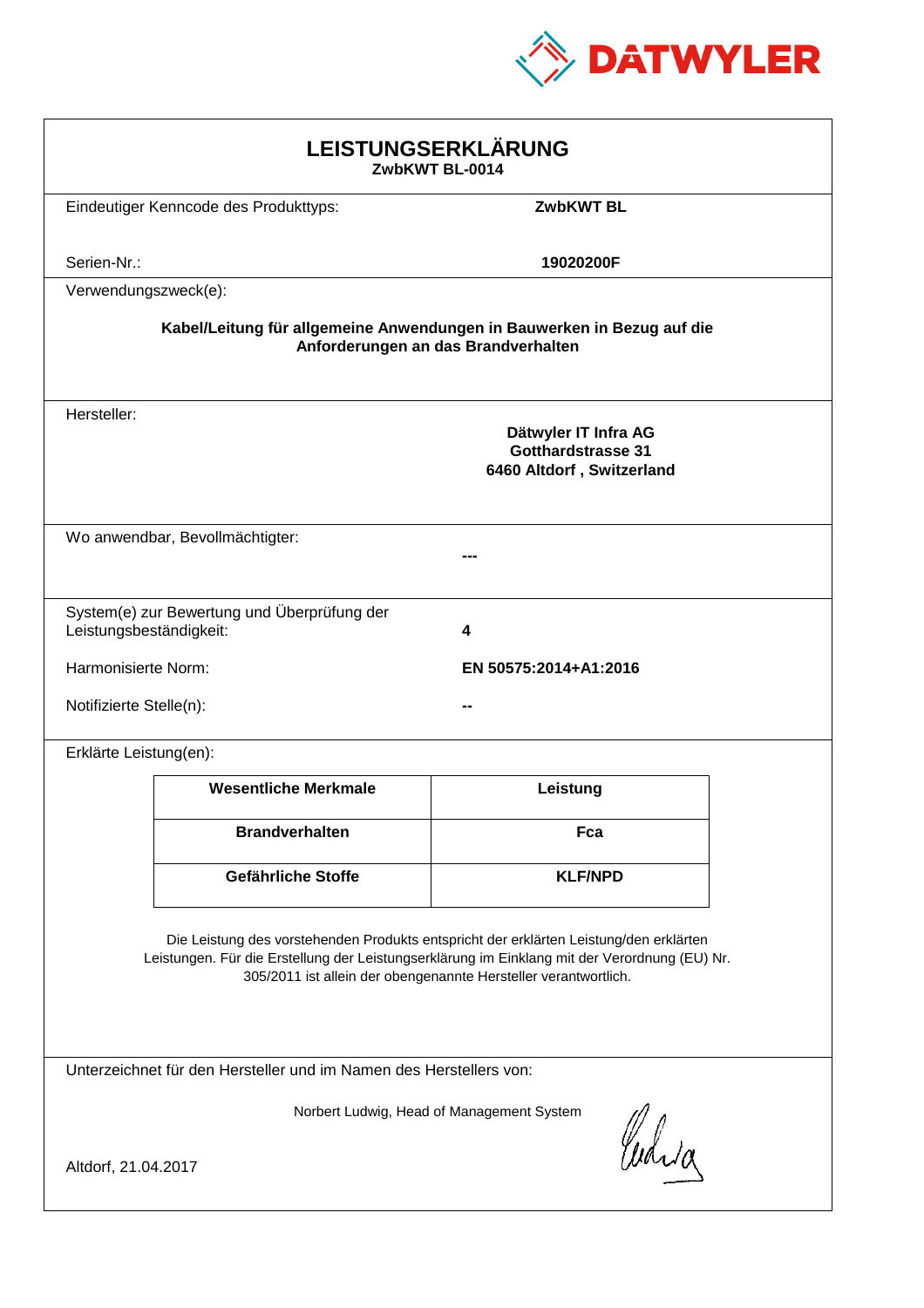

| <b>PRESTATIEVERKLARING</b><br>ZwbKWT BL-0014                                                                                                                                                                                                                                |                                                                         |                                                                                |  |  |  |
|-----------------------------------------------------------------------------------------------------------------------------------------------------------------------------------------------------------------------------------------------------------------------------|-------------------------------------------------------------------------|--------------------------------------------------------------------------------|--|--|--|
| producttype:                                                                                                                                                                                                                                                                | Unieke identificatiecode van het                                        | <b>ZwbKWT BL</b>                                                               |  |  |  |
| Serienr.:                                                                                                                                                                                                                                                                   |                                                                         | 19020200F                                                                      |  |  |  |
| Beoogd(e) gebruik(en):                                                                                                                                                                                                                                                      |                                                                         |                                                                                |  |  |  |
| Kabels voor algemene toepassingen in bouwwerken die onder<br>voorschriften inzake materiaalgedrag bij brand vallen                                                                                                                                                          |                                                                         |                                                                                |  |  |  |
| Fabrikant:                                                                                                                                                                                                                                                                  |                                                                         | Dätwyler IT Infra AG<br><b>Gotthardstrasse 31</b><br>6460 Altdorf, Switzerland |  |  |  |
|                                                                                                                                                                                                                                                                             | indien van toepassing, Gemachtigde:                                     |                                                                                |  |  |  |
| prestatiebestendigheid:<br>Geharmoniseerde norm:<br>Aangemelde instantie(s):                                                                                                                                                                                                | Het systeem of de systemen voor de<br>beoordeling en verificatie van de | 4<br>EN 50575:2014+A1:2016                                                     |  |  |  |
| Aangegeven prestatie(s)                                                                                                                                                                                                                                                     |                                                                         |                                                                                |  |  |  |
|                                                                                                                                                                                                                                                                             | Essentiële kenmerken                                                    | <b>Prestatie</b>                                                               |  |  |  |
|                                                                                                                                                                                                                                                                             | <b>Brandreactie</b>                                                     | Fca                                                                            |  |  |  |
|                                                                                                                                                                                                                                                                             | Gevaarlijke stoffen                                                     | <b>KLF/NPD</b>                                                                 |  |  |  |
| De prestaties van het hierboven omschreven product zijn conform de aangegeven prestaties. Deze<br>prestatieverklaring wordt in overeenstemming met Verordening (EU) nr. 305/2011 onder de exclusieve<br>verantwoordelijkheid van de hierboven vermelde fabrikant verstrekt. |                                                                         |                                                                                |  |  |  |
| Ondertekend voor en namens de fabrikant door:                                                                                                                                                                                                                               |                                                                         |                                                                                |  |  |  |
| Norbert Ludwig, Head of Management System<br>Curia<br>Altdorf, 21.04.2017                                                                                                                                                                                                   |                                                                         |                                                                                |  |  |  |
|                                                                                                                                                                                                                                                                             |                                                                         |                                                                                |  |  |  |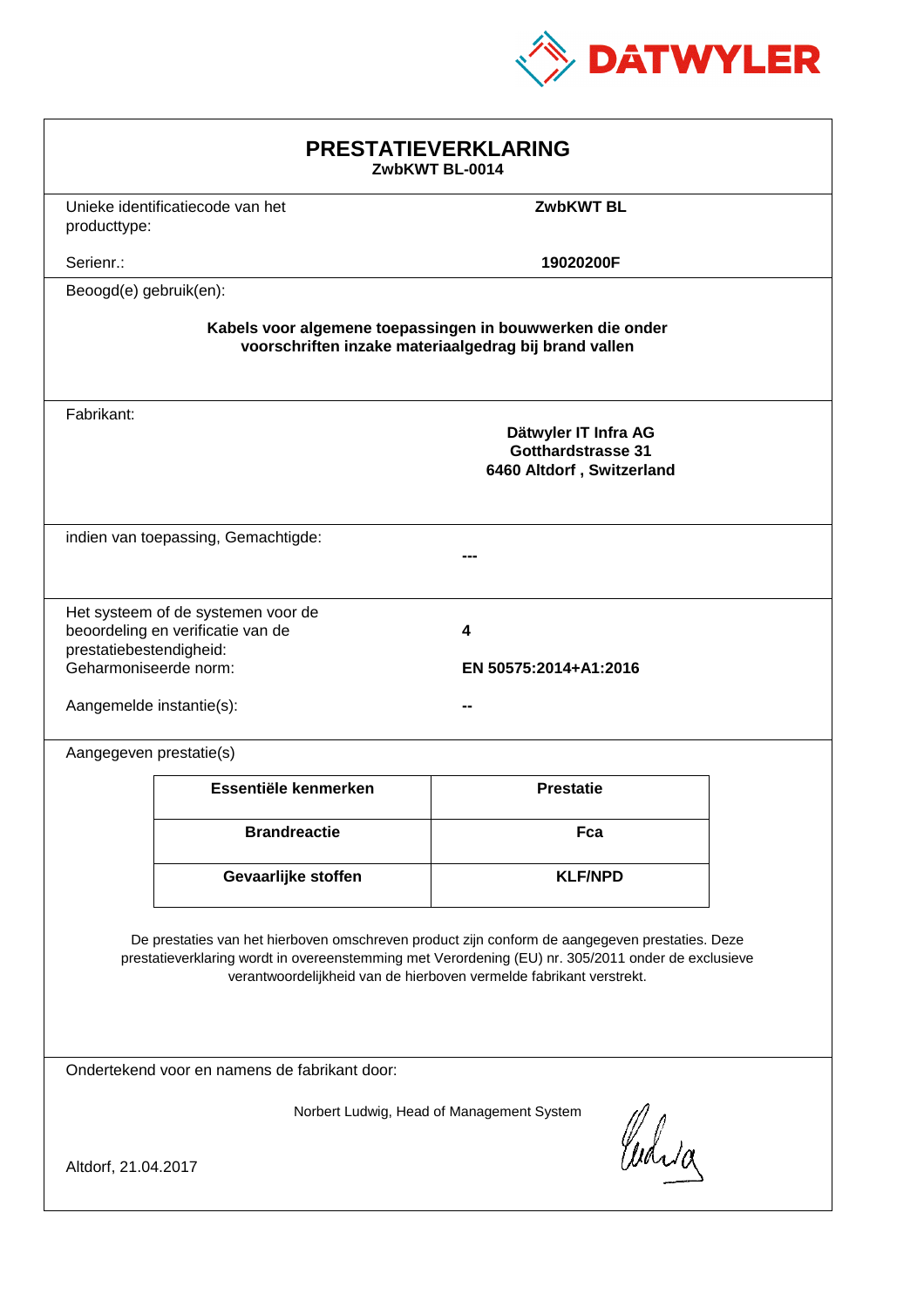

| DÉCLARATION DES PERFORMANCES<br>ZwbKWT BL-0014                                                                                                                                                                                                                   |                                                                                                                |                                                                                |  |  |  |
|------------------------------------------------------------------------------------------------------------------------------------------------------------------------------------------------------------------------------------------------------------------|----------------------------------------------------------------------------------------------------------------|--------------------------------------------------------------------------------|--|--|--|
| produit type:                                                                                                                                                                                                                                                    | Code d'identification unique du                                                                                | <b>ZwbKWT BL</b>                                                               |  |  |  |
| Numéro de série:                                                                                                                                                                                                                                                 |                                                                                                                | 19020200F                                                                      |  |  |  |
| Usage(s) prévu(s):                                                                                                                                                                                                                                               |                                                                                                                |                                                                                |  |  |  |
|                                                                                                                                                                                                                                                                  | Câble pour applications générales dans les ouvrages de construction soumis<br>aux exigences de réaction au feu |                                                                                |  |  |  |
| Fabricant:                                                                                                                                                                                                                                                       |                                                                                                                | Dätwyler IT Infra AG<br><b>Gotthardstrasse 31</b><br>6460 Altdorf, Switzerland |  |  |  |
|                                                                                                                                                                                                                                                                  | Le cas échéant, Mandataire                                                                                     |                                                                                |  |  |  |
| performances:<br>Norme harmonisée:<br>Organisme(s) notifié(s):                                                                                                                                                                                                   | Système(s) d'évaluation et de<br>vérification de la constance des                                              | 4<br>EN 50575:2014+A1:2016                                                     |  |  |  |
|                                                                                                                                                                                                                                                                  | Performance(s) déclarée(s):                                                                                    |                                                                                |  |  |  |
|                                                                                                                                                                                                                                                                  | Caractéristique essentielle                                                                                    | <b>Performance</b>                                                             |  |  |  |
|                                                                                                                                                                                                                                                                  | Réaction au feu                                                                                                | Fca                                                                            |  |  |  |
|                                                                                                                                                                                                                                                                  | <b>Substances dangereuses</b>                                                                                  | <b>KLF/NPD</b>                                                                 |  |  |  |
| Les performances du produit identifié ci-dessus sont conformes aux performances déclarées.<br>Conformément au règlement (UE) no 305/2011, la présente déclaration des performances est<br>établie sous la seule responsabilité du fabricant mentionné ci-dessus. |                                                                                                                |                                                                                |  |  |  |
|                                                                                                                                                                                                                                                                  | Signé pour le fabricant et en son nom par:                                                                     |                                                                                |  |  |  |
| Norbert Ludwig, Head of Management System<br>Curia<br>Altdorf, 21.04.2017                                                                                                                                                                                        |                                                                                                                |                                                                                |  |  |  |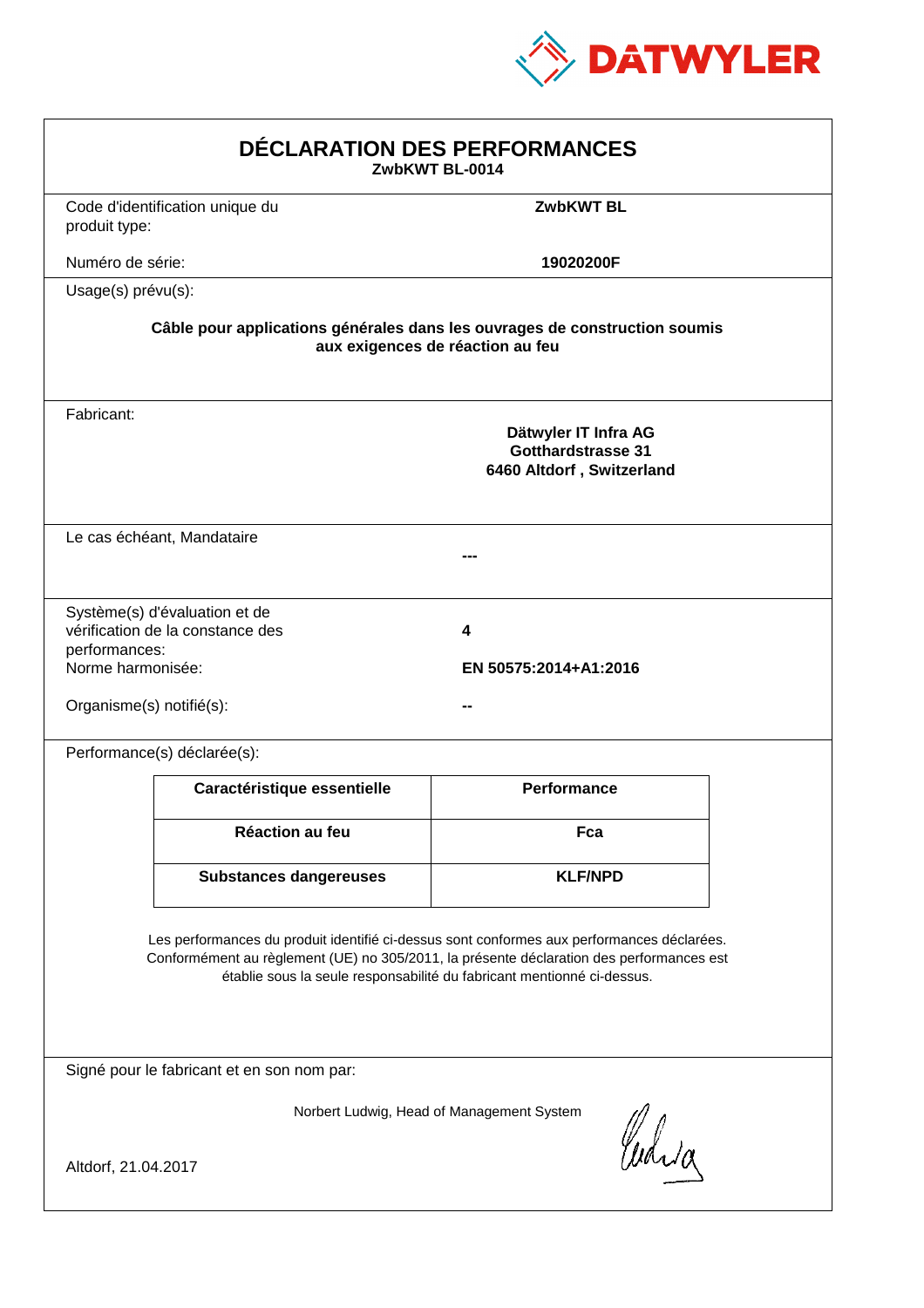

| <b>DECLARACIÓN DE PRESTACIONES</b><br>ZwbKWT BL-0014                                                                                                                                                                                                                                           |                                                                                                        |                            |  |  |  |
|------------------------------------------------------------------------------------------------------------------------------------------------------------------------------------------------------------------------------------------------------------------------------------------------|--------------------------------------------------------------------------------------------------------|----------------------------|--|--|--|
| producto tipo:                                                                                                                                                                                                                                                                                 | Código de identificación única del                                                                     | <b>ZwbKWT BL</b>           |  |  |  |
| Número de serie:                                                                                                                                                                                                                                                                               |                                                                                                        | 19020200F                  |  |  |  |
| Usos previstos:                                                                                                                                                                                                                                                                                |                                                                                                        |                            |  |  |  |
|                                                                                                                                                                                                                                                                                                | Cable sujeto a requisitos de reacción al fuego para aplicaciones generales en obras<br>de construcción |                            |  |  |  |
| Fabricante:                                                                                                                                                                                                                                                                                    | Dätwyler IT Infra AG<br><b>Gotthardstrasse 31</b><br>6460 Altdorf, Switzerland                         |                            |  |  |  |
|                                                                                                                                                                                                                                                                                                | En su caso, Representante autorizado:                                                                  |                            |  |  |  |
| (EVCP):<br>Norma armonizada:<br>Organismos notificados:                                                                                                                                                                                                                                        | Sistemas de evaluación y verificación<br>de la constancia de las prestaciones                          | 4<br>EN 50575:2014+A1:2016 |  |  |  |
|                                                                                                                                                                                                                                                                                                | Prestaciones declaradas:                                                                               |                            |  |  |  |
|                                                                                                                                                                                                                                                                                                | Característica esencial                                                                                | <b>Prestaciones</b>        |  |  |  |
|                                                                                                                                                                                                                                                                                                | Reacción al fuego                                                                                      | Fca                        |  |  |  |
|                                                                                                                                                                                                                                                                                                | <b>Sustancias peligrosas</b>                                                                           | <b>KLF/NPD</b>             |  |  |  |
| Las prestaciones del producto identificado anteriormente son conformes con el conjunto de<br>prestaciones declaradas. La presente declaración de prestaciones se emite, de conformidad con<br>el Reglamento (UE) nº 305/2011, bajo la sola responsabilidad del fabricante arriba identificado. |                                                                                                        |                            |  |  |  |
| Firmado por y en nombre del fabricante por:                                                                                                                                                                                                                                                    |                                                                                                        |                            |  |  |  |
| Norbert Ludwig, Head of Management System<br>Curia<br>Altdorf, 21.04.2017                                                                                                                                                                                                                      |                                                                                                        |                            |  |  |  |